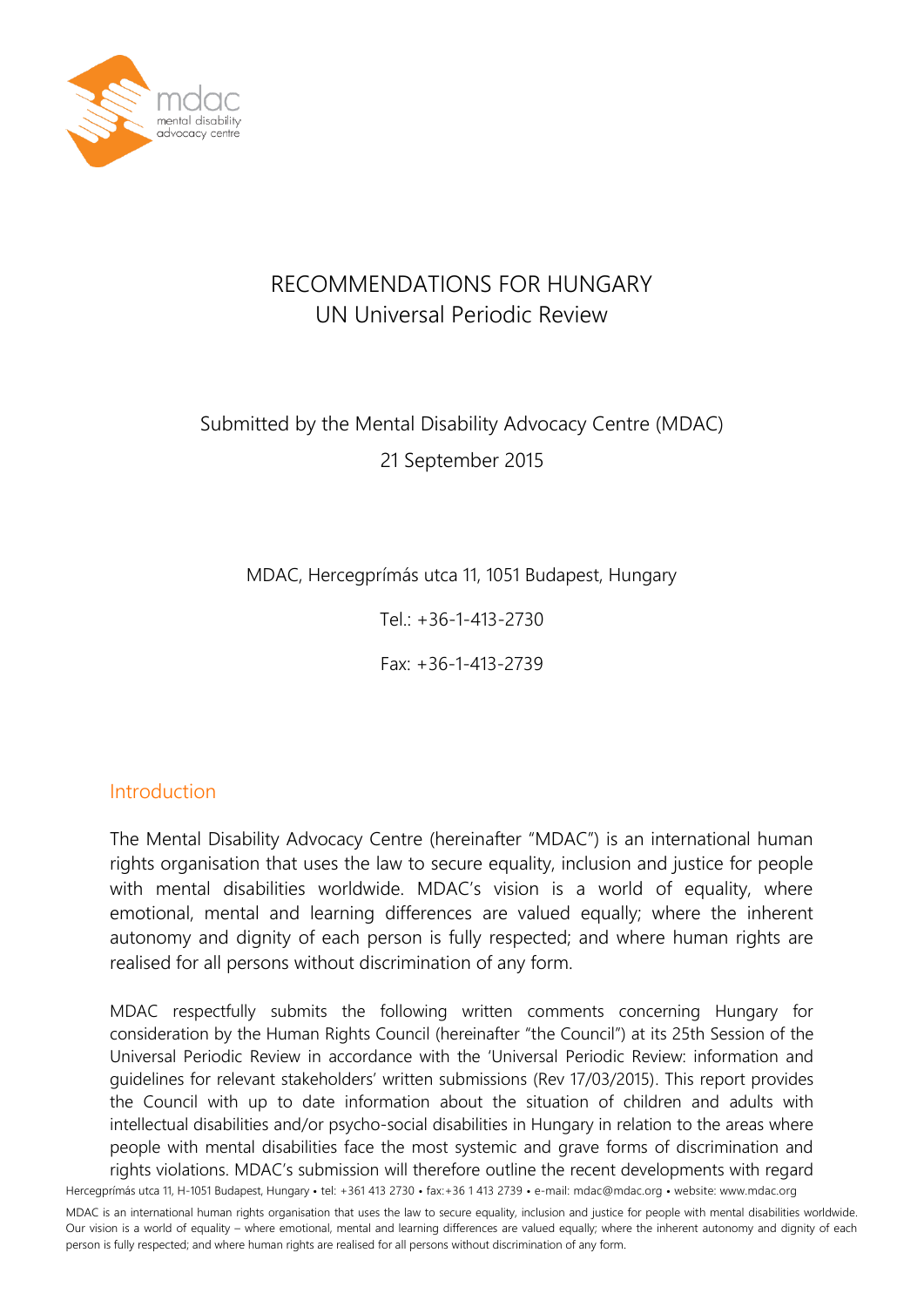

to the rights to legal capacity, to vote and stand for election, to community living and to inclusive education of people with mental disabilities since Hungary's last UPR review. MDAC hopes that the present document will help the Council to evaluate objectively the merits of the measures taken by the Hungarian Government in order to comply with its international obligations under the United Nations Convention on the Rights of Persons with Disabilities (CRPD).

As a preliminary remark it has to be noted that the Government continues to fall short on its obligations and commitments to guarantee choice, autonomy and the right to decide for people with mental disabilities and to release them out of institutions and into the community.

### 1. Monitoring of the implementation of the CRPD

The Hungarian Government still has not established any robust independent mechanism with the mandate of monitoring the implementation of the CRPD. Further, regular monitoring carried out by the Directorate General for Social and Child Protection—the Governmental Body responsible for oversight of services provided by social care institutions—is ineffective in revealing practices violating rights or amounting to torture and ill-treatment.

Recommendations:

- Take immediate action to establish—as prescribed in Article 33(2) of the CRPD—an independent monitoring mechanism in line with the Paris Principles, which facilitates, protects and monitors the implementation of the CRPD in Hungary.
- Increase the effectiveness of regular monitoring visits carried out by State authorities in social care institutions and psychiatric institutions and take immediate legal action in cases of ill-treatment, torture, abuse or other human rights violations.

#### 2. Equal recognition before the law

The new Civil Code<sup>1</sup>—under the categories of full and partial restriction of the legal capacity of a person with "diminished mental capacity"—maintains the possibility of placing people with intellectual and psycho-social disabilities under plenary or partial guardianship, which is contrary to Article 12 of the CRPD. People placed under guardianship are denied the right to make legally valid decisions on an equal basis with others, thus they are discriminatorily deprived of their rights solely on the grounds of mental disability. People with disabilities whose legal capacity is fully restricted are deprived of the rights to marry,<sup>2</sup> make a will,<sup>3</sup> adopt children,<sup>4</sup> give and withdraw

<u>.</u>

<sup>1</sup> Act V of 2013.

<sup>2</sup> Section 4:10(1) of the Act V of 2013 on the Civil Code.

<sup>&</sup>lt;sup>3</sup> Section 7:11 and Section 2:22(1) of the Act V of 2013 on the Civil Code.

<sup>4</sup> Section 4:121(1) of the Act V of 2013 on the Civil Code.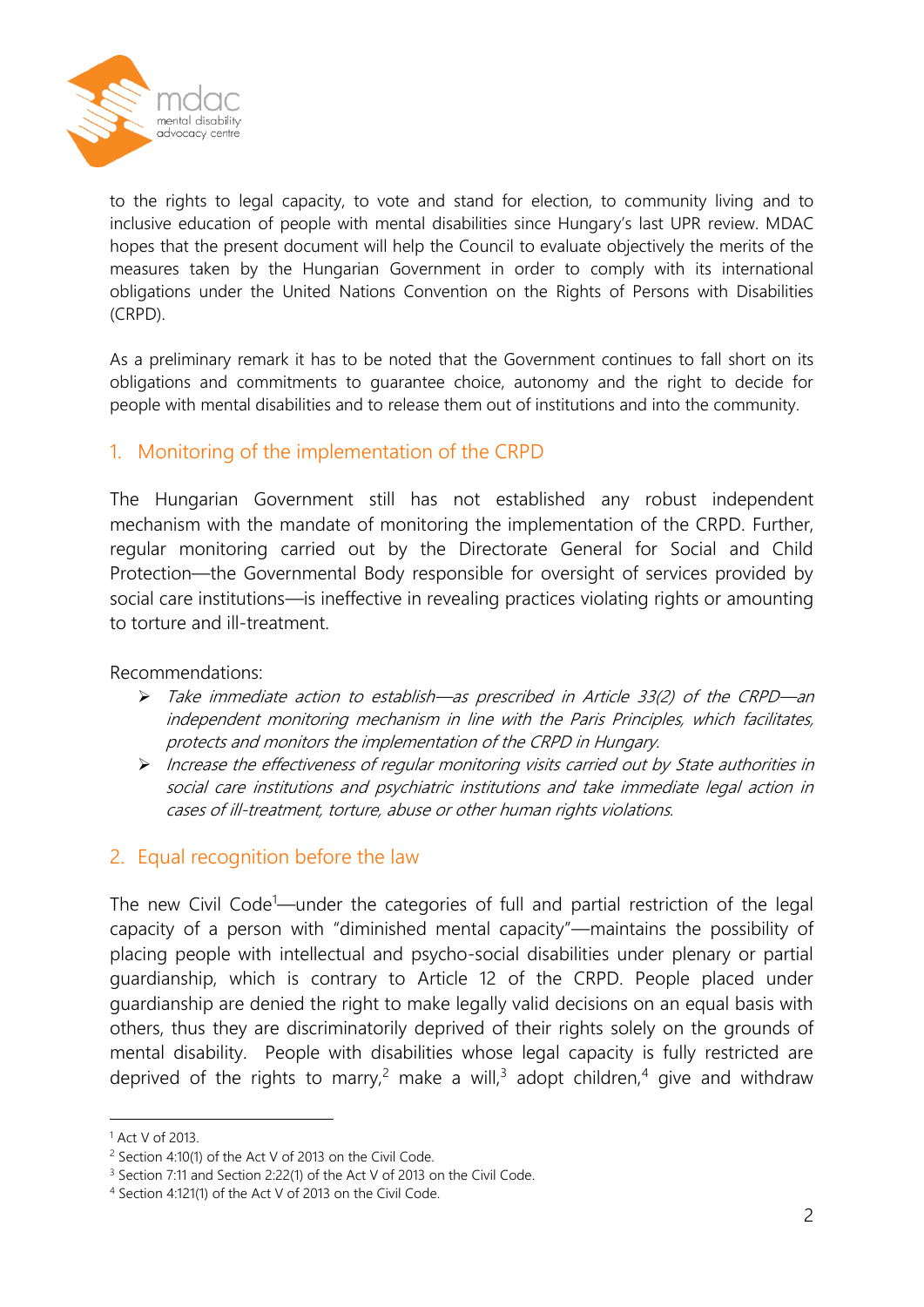

informed consent for medical treatment,<sup>5</sup> access justice,<sup>6</sup> and choose a place of residence.<sup>7</sup> Since the beginning of the 1990s, the number of persons under guardianship has been increasing continuously; according to the most recent statistical data, by the end of 2014, there were 55,928 people under guardianship in Hungary, of which more than 30,000 were under plenary guardianship. This is one of the highest rates of guardianship per capita in Europe (596 per 100,000).<sup>8</sup>

The new Civil Code introduced supported decision-making, however, the availability of this service is limited to people who "due to a minor decrease in their mental capacity need help in dealing with some of their affairs and in making decisions". This limitation violates Article 12 of the CRPD and goes against the prohibition of discrimination on the ground of disability. It is also problematic that in many ways this measure – similar to guardianship – also functions under the auspices of the guardianship authority. The result is that the guardianship authority appoints supporters, whose number is unreasonably limited to 2 people per person supported. A professional supporter is also allowed to provide assistance to 30 or, in certain cases, up to 45 people simultaneously.<sup>9</sup> This deprives the system of one of its core elements, the trust and personal relationship between the supporter and the supported person. In qualitative terms, the new system strongly resembles the pre-existing guardianship system. By maintaining substituted decision-making, Hungary's guardianship system constitutes a serious and systemic violation of the rights of people with disabilities under Article 12 of the CRPD alone and in conjunction with Articles 5, 19 and 29.

#### Recommendations:

<u>.</u>

- Amend the relevant sections of the Civil Code in accordance with the CRPD by abolishing plenary and partial guardianship immediately.
- Make supported decision-making a real alternative to substituted decision-making by providing legal recognition where it exists, including informal support arrangements, promoting it and making it available for all people with mental disabilities.

## 3. Right to live independently and in the community

<sup>5</sup> Section 15(2) of the Act CLIV of 1997 on Health. Section 16 (2) and Section 21 of the Act CLIV of 1997 on Health. <sup>6</sup> Section 49(1)-(2) of the Act III of 1952 on the Code of Civil Procedure; Section 15 (7) of the Act CXL of 2004 on the General Rules of Administrative Proceedings and Services.

<sup>7</sup> Section 2:22(1) (3) of the Act V of 2013 on the Civil Code.

<sup>&</sup>lt;sup>8</sup> Mental Disability Advocacy Centre, Legal capacity in Europe: A call to action to governments and to the EU (Budapest: MDAC, 2013), p. 22, available a[t http://mdac.info/sites/mdac.info/files/legal\\_capacity\\_in\\_europe.pdf](http://mdac.info/sites/mdac.info/files/legal_capacity_in_europe.pdf) [accessed 21 September 2015].

<sup>&</sup>lt;sup>9</sup> Section 7(5)-(6) of the Act CLV of 2013 on supported decision-making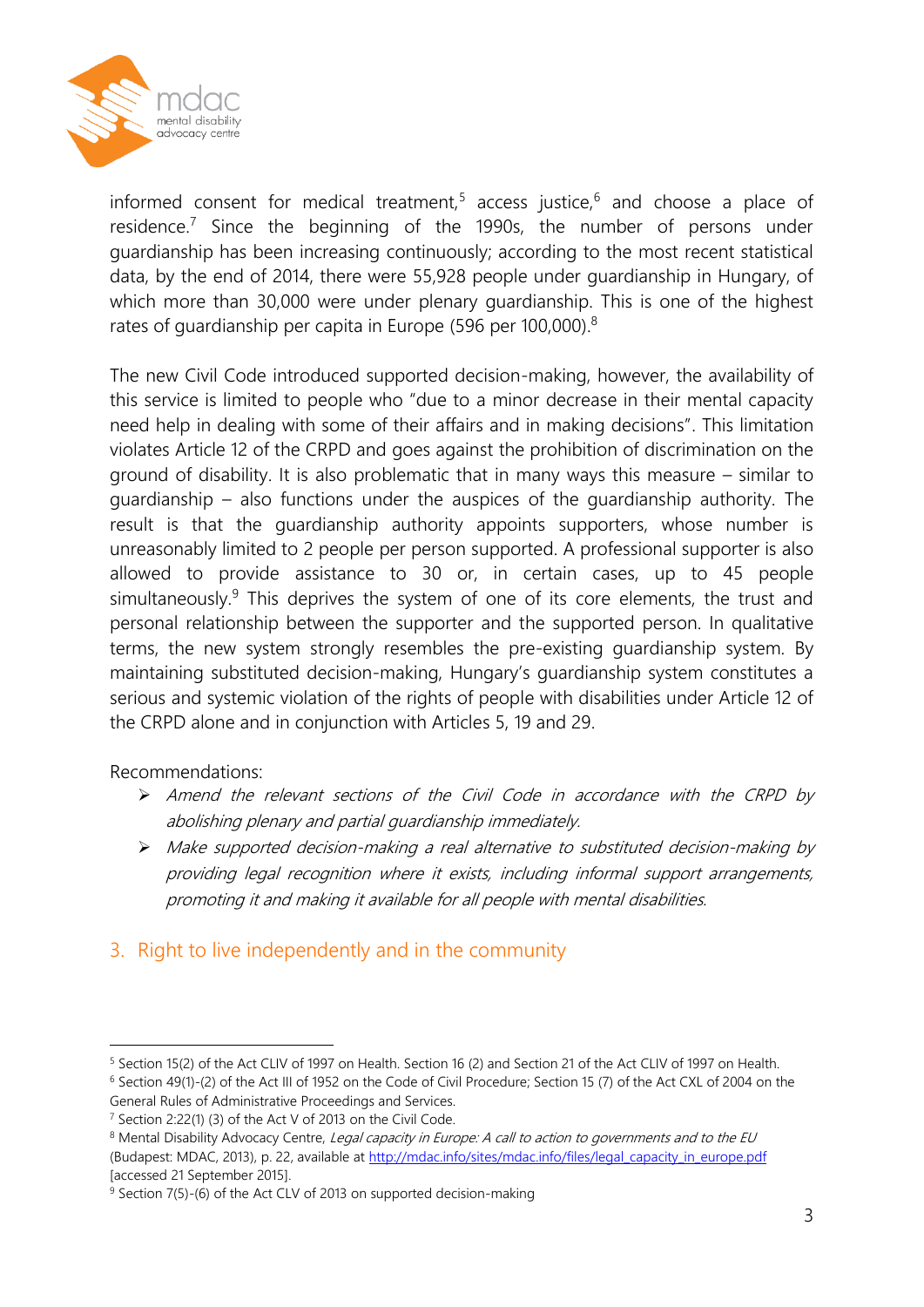

According to the latest data of the Hungarian Central Statistical Office, around 25,000 people with disabilities are deprived of their right to live in the community by being placed in large long-term residential institutions. There is an intimate link between guardianship and institutionalisation. People under guardianship do not have the right to choose their place of residence. Guardianship is therefore used as a means to deny people with intellectual and psycho-social disabilities the choice of where and with whom they live, and to facilitate their placement in institutions where they are isolated from the society. According to recent findings of monitoring visits of the Ombudsman as OPCAT NPM, residents in such institutions are frequently subjected to forms of torture, ill-treatment and abuse.<sup>10</sup>

The Hungarian Government committed itself to the deinstitutionalisation of large residential social care institutions in 1998 and in 2011 the Government adopted its deinstitutionalisation strategy with a 30-year implementation period from 2011 to 2041. Hungary's deinstitutionalisation strategy has been financially supported by European Union Structural and Investment Funds. Through the deinstitutionalisation tender issued in 2012, 6 billion HUF (approximately 30 million EUR) was allocated for moving people with mental disabilities out of large institutions to smaller living centers, group homes or apartments. However, service user's involvement in the transformation process was insufficient. In addition, the alternative living arrangements offered provide congregate care and still reflect the institutional model, thus continuing the segregation of people with disabilities from society. Further, contrary to the CRPD, 214 million HUF from the European Union Structural and Investment Funds (approximately 750,000 EUR) have been spent on refurbishing existing institutions since 2008.

Recommendations:

<u>.</u>

- $\triangleright$  Substantially reduce the 30-year time-period of the deinstitutionalisation strategy. Take immediate steps to close down large scale residential institutions within a reasonable time-period.
- $\triangleright$  Immediately stop spending funds on refurbishing existing institutions and building new, smaller institutions in which residents continue to be segregated and deprived of their right to live in the community.
- Reallocate existing financing to support independent living in the community for persons with disabilities, including through increasing the accessibility and availability of general public services, and developing individualised services in compliance with Article 19 CRPD.

<sup>&</sup>lt;sup>10</sup> See Summary of Case report AJB-371/2015 on OPCAT Visit to the Therapeutic House of Debrecen (28 January 2015) available a[t http://www.ajbh.hu/en/web/ajbh-en/opcat-reports,](http://www.ajbh.hu/en/web/ajbh-en/opcat-reports) and Case report on OPCAT Visit to the Closed Ward of the Centre for Psychiatry and Addictology of the Gusztáv Merényi Hospital available in Hungarian at <http://www.ajbh.hu/opcat-jelentesek> [both last accessed on 4 August 2015].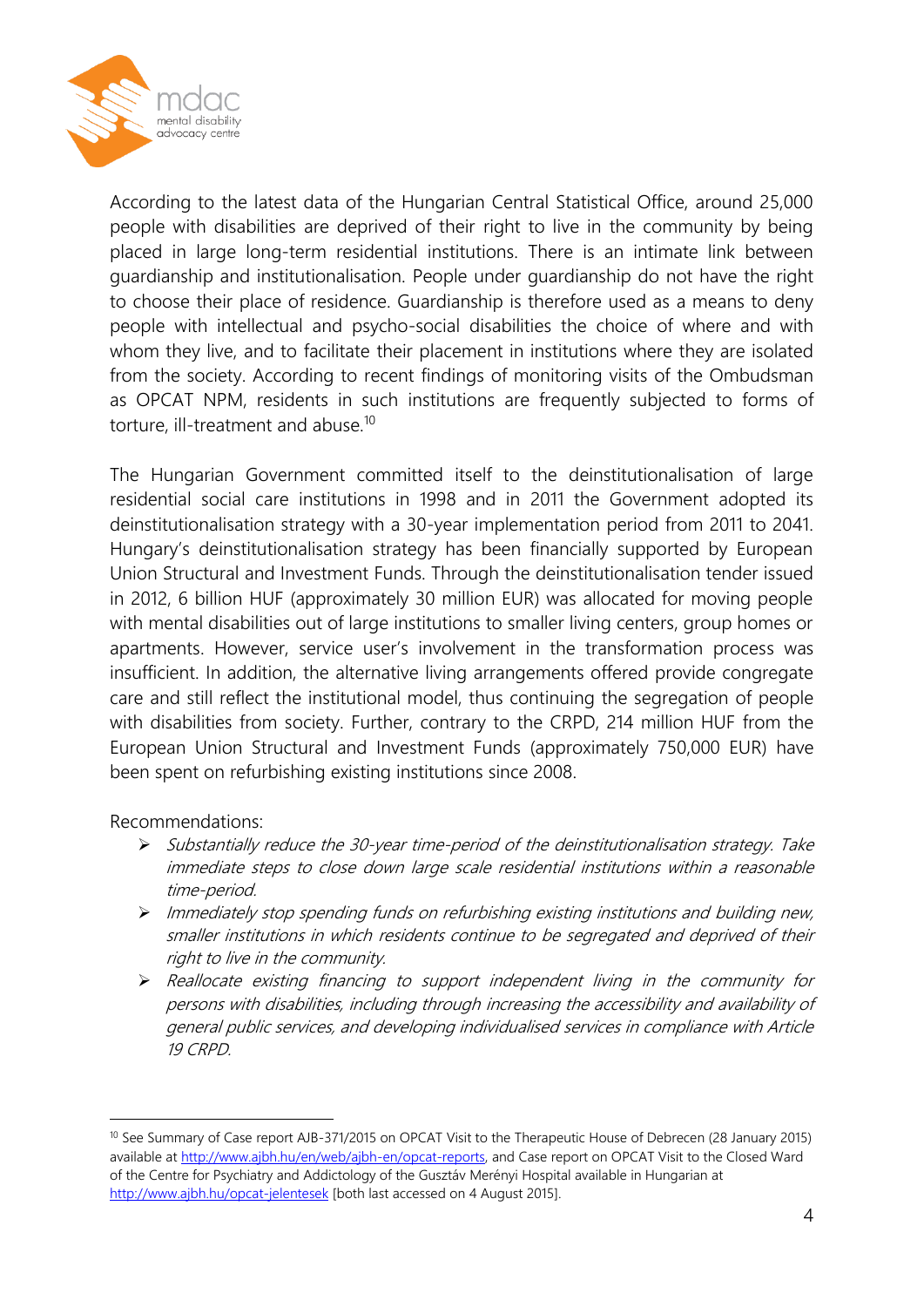

## 4. Right to vote

Although the Committee on the Rights of Persons with Disabilities has already found that Hungary's restrictions on voting rights for persons whose legal capacity is restricted violates Article 12 and 29 of the CRPD, the law still allows such restrictions when a person is deprived of their legal capacity. According to the Fundamental Law of Hungary, the civil courts are required to assess the capacity to vote of those under quardianship.<sup>11</sup>

Recommendations:

1

- Amend Article 70(5) of Hungary's Constitution, on the deprivation of the right to vote of persons under guardianship to ensure the right to vote for such persons. Incorporate the requirement of complex accessibility into the law on electoral procedure, ensuring that electoral procedures become barrier-free and accessible to persons with disabilities.
- $\triangleright$  Ensure that people with mental disabilities can enjoy their right to participation in political and public life on an equal basis with others by abolishing judicial authority to restrict the right to vote of those under guardianship and by ensuring access to voting procedures, facilities and materials.

#### 5. Capacity-building of health care and social care professionals

 $\triangleright$  Provide disability rights training for health care and social care professionals, with special regard to the rights of women and children with disabilities.

## 6. Right of children with mental disabilities to live in a family environment

Disability is one of the most common drivers of institutionalisation of children in Hungary. Due to the lack of appropriate community-based services, even those children with disabilities, who—with appropriate support provided to their family—could live with their own parents in the community are often placed in special or specific child care homes.

Children with disabilities entering the child protection system have even less chance to be placed in a family environment because of the discriminatory nature of the law and the lack of appropriate family care services. Since 2014, the Child Protection Act prohibits the placement of children below the age of 12 in care institutions. This provision, however, does not apply to children with mental disabilities, children with long-term illness and multiple siblings. The number of special foster parents who are trained to care for children with psycho-social disabilities and children using psychoactive drugs, and those who are trained to care for children with disabilities and children under the age of 3 are very low, due to the lack of appropriate and regular training. Therefore, children with intellectual and psycho-social

<sup>&</sup>lt;sup>11</sup> Section 24(2) of the Closing and Miscellaneous Provisions of the Fundamental Law of Hungary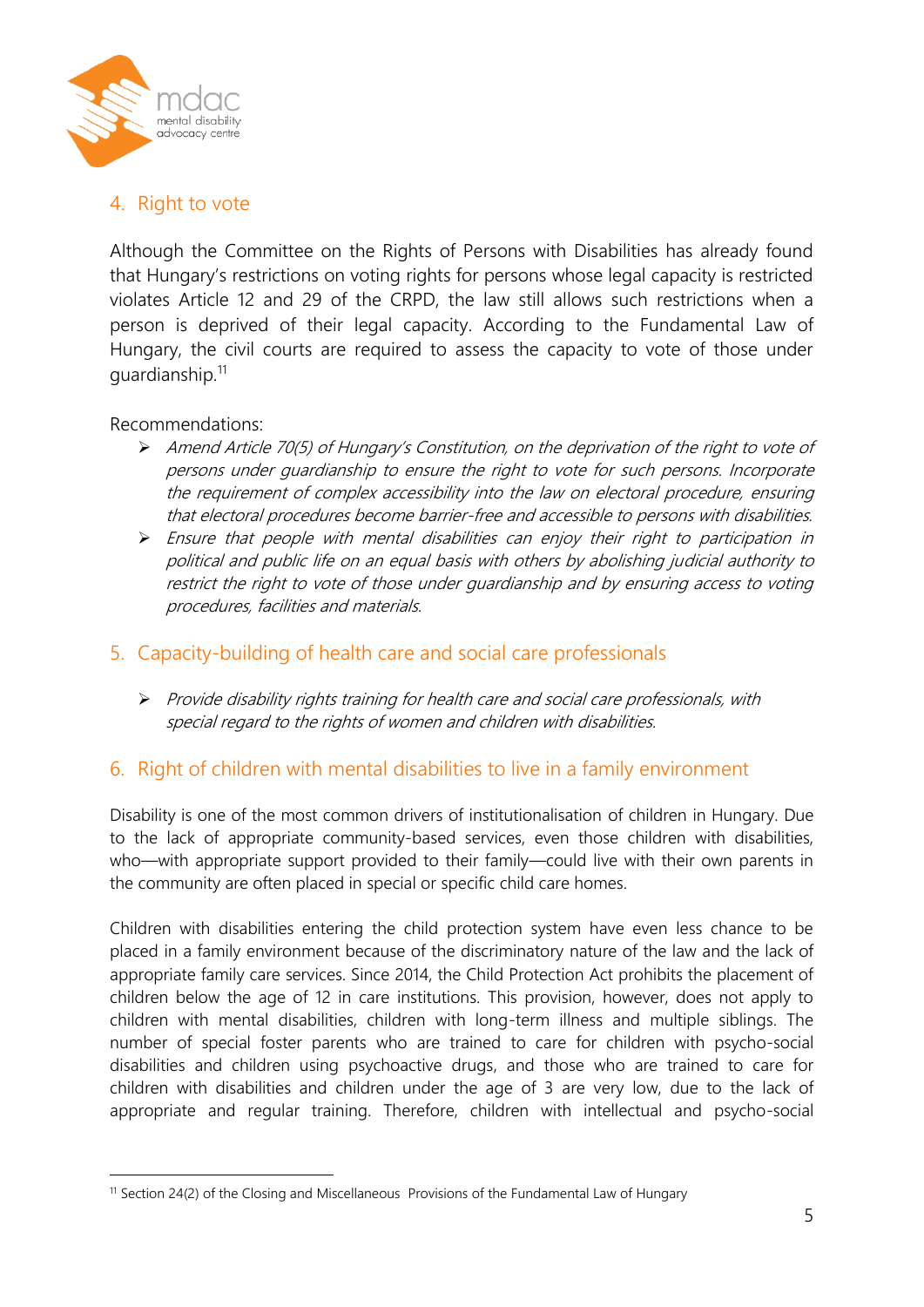

disabilities who are abandoned or who have been taken out from their family continue to be automatically institutionalised, which goes against both the CRPD and the CRC.

Recommendations:

- $\triangleright$  Introduce a moratorium on the placement of children with mental disabilities in residential social care institutions.
- $\triangleright$  Ensure that children with mental disabilities enjoy their right to live in a family and community environment on an equal basis with other children by providing appropriate community-based support to them and their families.
- Amend section 7(2) of the Child Protection Act that allows for the placement of children with severe and multiple disabilities under the age of 12 in institutions when being taken into care provided by the child protection system. Broaden the network of special and specific foster parents with whom children with psycho-social and intellectual disabilities can be placed when being taken into child protection care, by ensuring appropriate and regular training for foster parents.

### 7. Inclusive education

Inclusive education is practically non-existent for children with disabilities in Hungary: even the very few mainstream schools which are ready to educate children with mental disabilities operate a system of integration as distinguished from full inclusion. Segregated education is still the most common practice of education of children with disabilities in Hungary, which not only isolates them from their peers, but also deprives them of a quality education, drastically limiting their future chances. Children with disabilities are frequently placed in segregated educational facilities following a diagnostic assessment of their cognitive capacities – an approach which is at odds with Article 24 of the CRPD.

Recommendations:

- Ensure the enactment in national legislation of an enforceable statutory duty to desegregate education and a right to inclusive education, in particular by adopting a "no rejection" policy on school admissions, and creating a legal right to access reasonable accommodations.
- Take steps to require public authorities to eliminate segregated education within a fixed period of time. Draft a strategy for the introduction and implementation of inclusive education and provide adequate financial assistance for it.
- $\triangleright$  Provide appropriate training for teachers so that they become able to include children with special educational needs in mainstream classes and ensure that all children with special educational needs that have been included in a mainstream class are provided with appropriate individualised assistance.
- $\triangleright$  Abolish diagnostic assessments for children with disabilities that have the purpose of placing them in special schools, special classes or other segregated educational facilities. Instead, develop a human rights-based approach to individual educational planning that